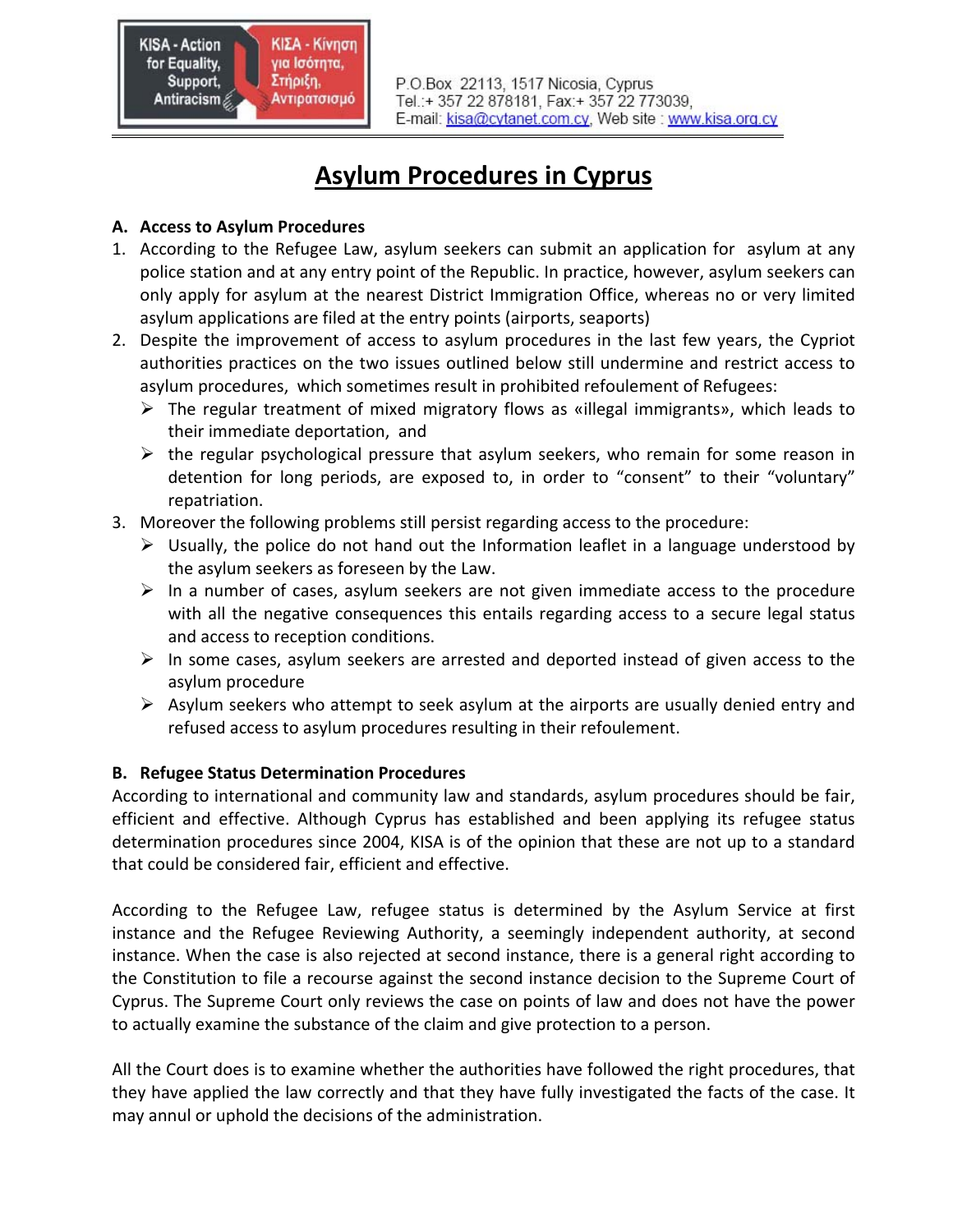To date, very few asylum cases have been won before the Court due to mainly limited knowledge by the Supreme Court judges of refugee law, prejudice against asylum seekers and very superficial examination of the cases.

If an appeal to the Refugee Reviewing Authority has been submitted within the foreseen time limit (20 or 10 working days after receiving the decision from the Asylum Service, depending on the procedures followed), the asylum seeker continues to have the right to stay in Cyprus legally and all other rights related to the status of an asylum seeker. However, the same does not apply with regard to asylum seekers filing a case before the Supreme Court. In these instances, asylum seekers are without any legal status as they are not considered asylum seekers under the law, they are not entitled to any reception conditions and they are in limbo with regard to their legal status. They are normally tolerated to remain in Cyprus but if they are arrested in this «illegal situation», they are detained for as long as the Supreme Court examines their case. This situation is particularly difficult for the most vulnerable amongst them, such as women and children.

#### 1. **Legal Aid**

- $\triangleright$  No legal aid is provided to asylum seekers regarding their asylum claims at any stage of the procedures. As a result, asylum seekers have none to very poor representation before either the administrative or judicial authorities.
- $\triangleright$  The lack of a legal aid system has lead to the exploitation of the vulnerable position of asylum seekers by lawyers who, in the majority of cases, possess literally no knowledge of refugee law, charge exorbitant fees and provide very poor to none at all representation before the competent bodies. Although this has been repeatedly reported to the competent authorities, no measures have been taken to address the situation.
- $\triangleright$  No particular efforts have been taken to promote training of lawyers and judges in refugee and asylum law, as a measure of indirect legal support, leading to very bad and poor quality representation and, as a consequence, decisions of the Refugee Reviewing Authority and the Supreme Court.

#### 2. **Refugee Status Determination from the Asylum Service**

- $\triangleright$  Refugee status determination at first instance may be either too fast or too long, sometimes lasting for more than 8 years. No fast track procedures are provided in the law for cases that prima facie show that protection should be granted. Although the law provides for fast track and normal procedures and under which circumstances these should be applied, in practice fast track procedures are followed without any justification on the basis of the law as well as in a discriminatory way. For example, the cases of asylum seekers of a certain nationality are always examined under the fast track procedures without any individual examination of the merits of the case before they examine it under the fast track procedure. Normal procedures may take a lot of years, particularly for certain nationalities who have serious grounds to be granted protection, i.e. Iraqis
- $\triangleright$  The number of eligibility officers is not adequate to ensure fair and effective procedures to asylum seeker as more often than not they are overburdened with cases, thus leading to superficial examinations of asylum claims.
- $\triangleright$  There is also lack of reliable and trustworthy interpreters that asylum seekers can trust, thus jeopardizing the quality of the interviews. Interpreters are normally chosen from the various communities of asylum seekers. In some instances, interpreters were reported to be also asylum seekers. Cases of corruption of interpreters have also been reported.
- $\triangleright$  Complaints from asylum seekers show that eligibility officers of the Asylum Service do not always adhere to international standards relating to the interview process. KISA has received innumerable complaints of harassment, psychological pressure on asylum